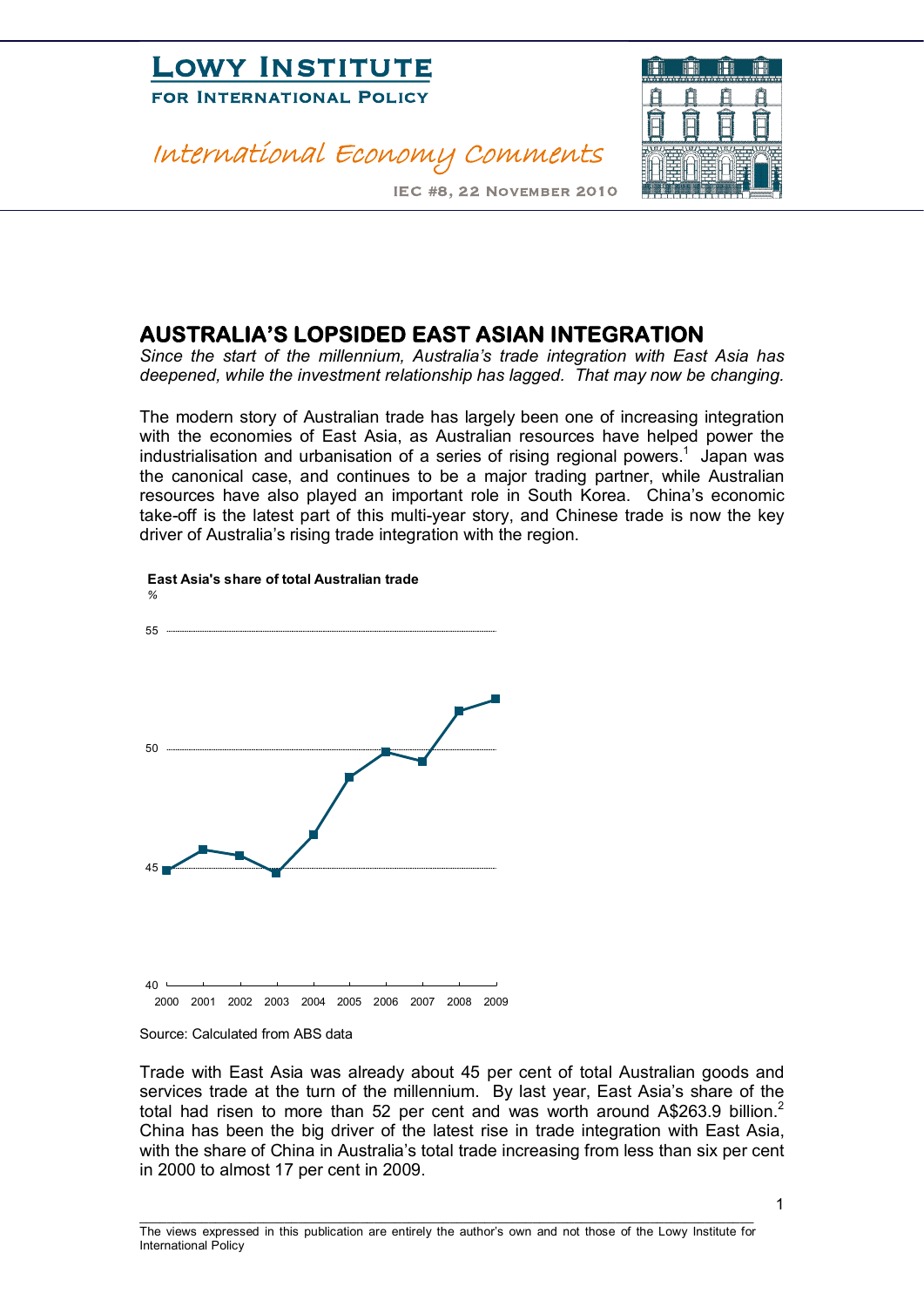# **LOWI INSTITUTE**<br>FOR INTERNATIONAL POLICY FOR INTERNATIONAL POLICE



#### International Economy Comments

IEC #8, 22 November 2010

| Share of total Australian trade |      |      |  |  |
|---------------------------------|------|------|--|--|
| %                               | 2000 | 2009 |  |  |
| <b>China</b>                    | 5.6  | 16.8 |  |  |
| Japan                           | 14.4 | 11.7 |  |  |
| Korea                           | 5.1  | 4.8  |  |  |
| ASEAN                           | 14.0 | 15.1 |  |  |
| Other                           | 5.8  | 3.7  |  |  |
| Total East Asia                 | 44.9 | 52.1 |  |  |

Source: Department of Foreign Affairs and Trade, *Australia's trade with East Asia: 2009*. (2010) and ABS

The pattern of two-way trade with East Asia is largely one that is dictated by the workings of simple comparative advantage: Australia exports raw materials – fuels and minerals – to the region, and receives imports of manufactured goods in return:

| Composition of trade with East Asia (2009) |                             |                               |  |
|--------------------------------------------|-----------------------------|-------------------------------|--|
| %                                          | <b>Exports to East Asia</b> | <b>Imports from East Asia</b> |  |
| Primary products                           | 62.6                        | 17.1                          |  |
| - Fuels                                    | 25.8                        | 14.1                          |  |
| - Minerals                                 | 25.5                        | 0.1                           |  |
| Manufactures                               | 11.8                        | 63.2                          |  |
| Other goods                                | 11.8                        | 6.6                           |  |
| Services                                   | 13.8                        | 13.1                          |  |

Source: Department of Foreign Affairs and Trade, *Australia's trade with East Asia: 2009*. (2010) and ABS. Note exports of 'other goods' includes confidential items, which in turn includes natural gas.

So while the trade relationship with East Asia is a deep and growing one, in some ways it's also a relatively narrow one, concentrated in resources and dominated by bilateral trade with China and Japan. For example, in 2009, of the A\$145.4 billion of exports to East Asia, just over half were accounted for by three products: some A\$29.9 billion of iron ores and concentrates (about 21 per cent of total exports to the region), A\$ 29.6 billion of coal (20 per cent), and A\$14.4 billion of travel exports (10 per cent), much of them education-related.

Indeed, exports to China of iron ore (A\$21.7 billion, or about 15 per cent of total exports to East Asia) and to Japan of coal (A\$15.9 billion or about 11 per cent) between them contributed to more than one quarter of the total value of exports.

The pattern of Australia's investment relationship with East Asia looks quite different. While East Asia is now by far Australia's most important trading partner, this is certainly not the case when it comes to either inward or outward investment. Last year, the stock of inward investment in Australia from the region was only about 12 per cent of the total and much smaller than the shares of the US (27 per cent) and UK (almost 26 per cent):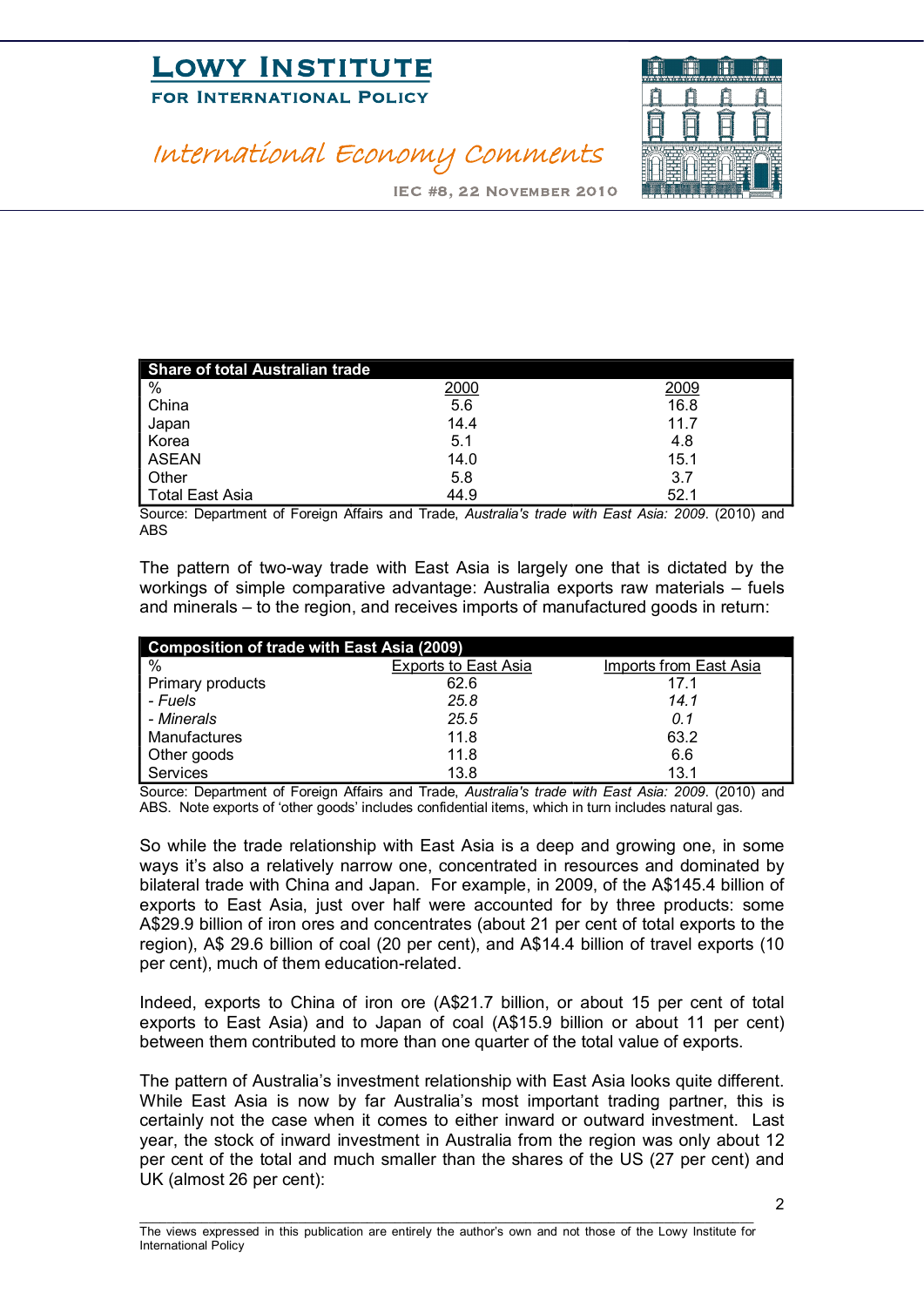# **LOWI INSTITUTE**<br>FOR INTERNATIONAL POLICY FOR INTERNATIONAL POLICE



# International Economy Comments

IEC #8, 22 November 2010

| Outward and inward foreign investment (2009) |                            |                                |  |  |
|----------------------------------------------|----------------------------|--------------------------------|--|--|
| % total                                      | <b>Investment into Aus</b> | <b>Investment out from Aus</b> |  |  |
| China                                        | 0.9                        | 0.6                            |  |  |
| Japan                                        | 5.4                        | 2.8                            |  |  |
| HΚ                                           | 2.3                        | 2.5                            |  |  |
| Other                                        | 0.6                        | 0.9                            |  |  |
| <b>ASEAN</b>                                 | 2.7                        | 3.2                            |  |  |
| - Singapore                                  | 2.1                        | 1.9                            |  |  |
| East Asia                                    | 11.9                       | 9.8                            |  |  |
| Memo: FDI only                               | 18.5                       | 8.7                            |  |  |

Source: Data from ABS Australian Bureau of Statistics, *International investment position, Australia: Supplementary statistics 2009 ABS Cat. No. 5352.0*. (2010)

It's a similar story with outward investment from Australia. Last year, East Asia accounted for less than 9 per cent of the stock of Australian outward investment, down from almost 12 per cent in 2001 and a fraction of investment in the US (almost 36 per cent) and the UK (almost 16 per cent). So, while the trade data show a clear picture of greater integration with East Asia, the investment data show nothing of the sort:

#### **East Asia's share of total foreign investment stock** *%*



Source: Calculated from ABS data